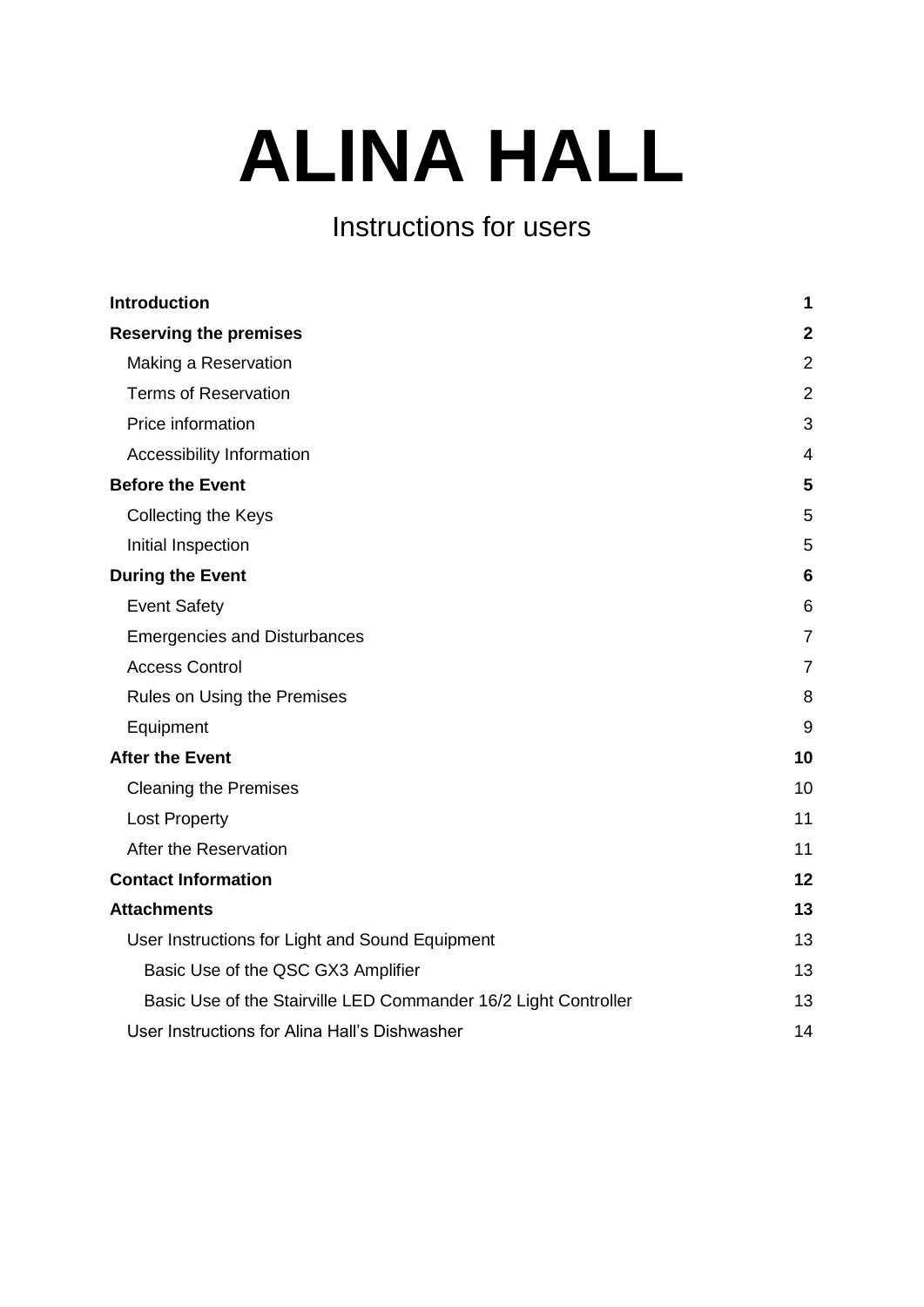# <span id="page-1-0"></span>**Introduction**

Greetings – we are glad you have decided to use Alina Hall! Alina Hall is a festive space that the Student Union of the University of Helsinki (HYY) rents out to its organisations. It is located on the third floor of the New Student House. We have collected the most important instructions on using Alina Hall into this booklet to help you organise a successful event.

Please read this guide and its attachments carefully before your event begins. Do not hesitate to contact us using the contact information on page 12 in unclear situations. We have updated the guide during 2021.

Wishing you a pleasant event and successful arrangements! *HYY's Organisational sector*



**HYYN** JÄRJESTÖ-**VALIOKUNTA** 

**HUS** FÖRENINGS-**UTSKOTT** 

**HYY'S STUDENT ORGANISATIONS COMMITTEE**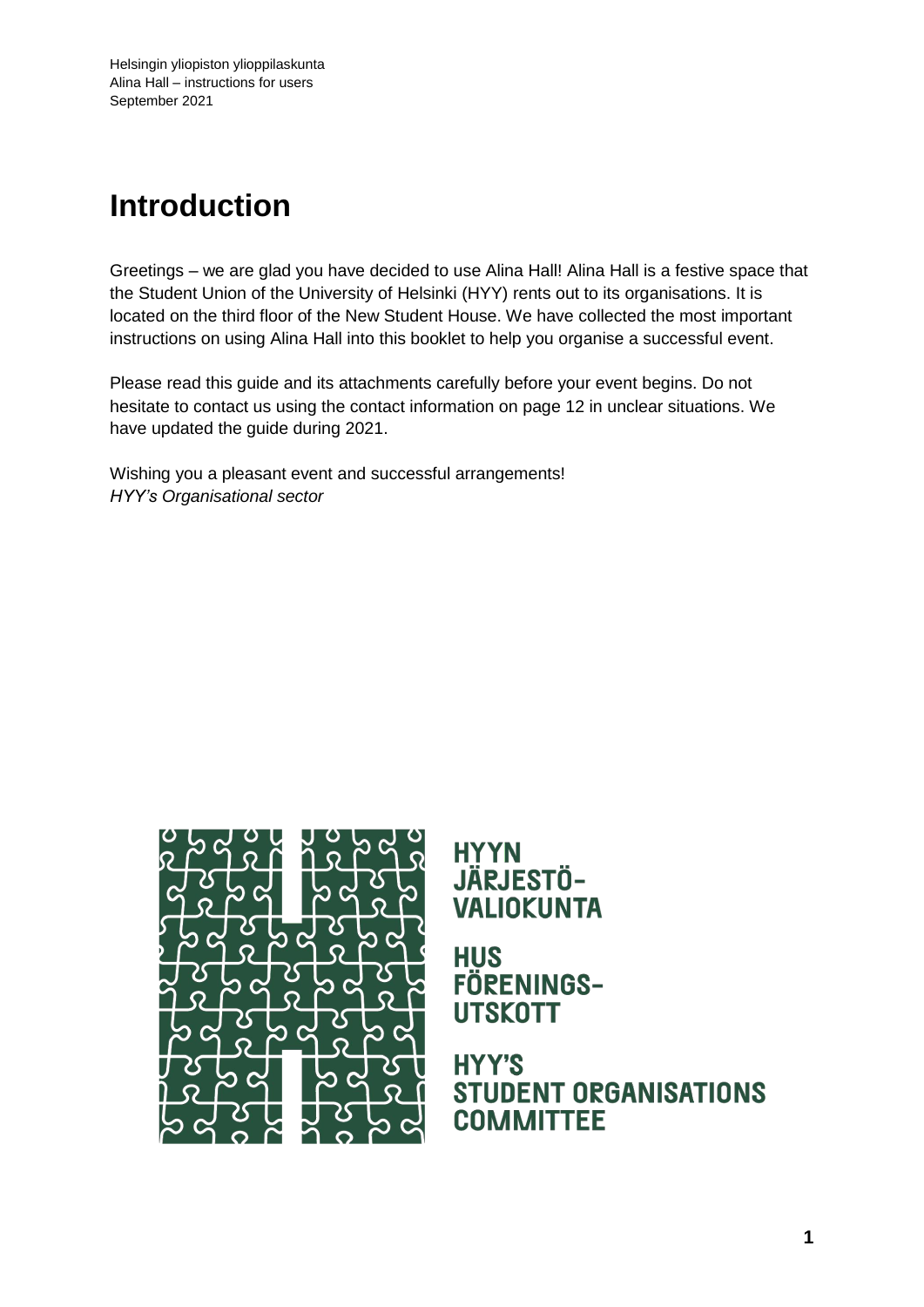# <span id="page-2-0"></span>**Reserving the premises**

## <span id="page-2-1"></span>**Making a Reservation**

You can reserve Alina Hall for your organisation's events during the reservation rounds that are organised twice a year – one round in autumn for reservations for the following spring term and another in spring for reservations for the following autumn term. We will provide organisations with instructions on the reservation rounds and communicate about the rounds by email when they are drawing closer.

Outside the reservation rounds, you may inquire about any remaining free time slots directly from HYY's Services Office at *[toimisto@hyy.fi](mailto:toimisto@hyy.fi)*. You can check the current situation with the reservations from HYY's reservation calendar at *[tilavaraus.hyy.fi](http://tilavaraus.hyy.fi/)*.

# <span id="page-2-2"></span>**Terms of Reservation**

Please take the following terms into account when making a reservation:

- The capacity of Alina Hall is 80 persons seated and a maximum of 100 persons standing.
- You can make two reservations to Alina Hall for your organisation in an academic term, adding up to a maximum of four reservations in an academic year.
- The premises are only meant for the use of organisations operating under HYY, and they are not rented for private use at all, even if the reservation is made under the name of an organisation.
- To make a reservation, your organisation must have read the user instructions for Alina Hall before signing the user agreement.
- For parties, the organisation must appoint four security persons who must sign a security person agreement that is delivered when collecting the keys. All of the security persons must have read the user instructions and safety principles for Alina Hall.
- Reservations begin at 12.00 noon. Entrance to the event must end by 3.30 am, and the whole event must finish by 4.00 am. The premises must be cleaned and emptied by 6 am.
- If your organisation has to cancel your reservation, please remember to do it well in advance but at least 14 days before the reservation. In case this is not done, we will have to charge a fee for late cancellation.

You can check the terms and conditions in full from the 'Terms and Conditions of Alina Hall's User Agreement'.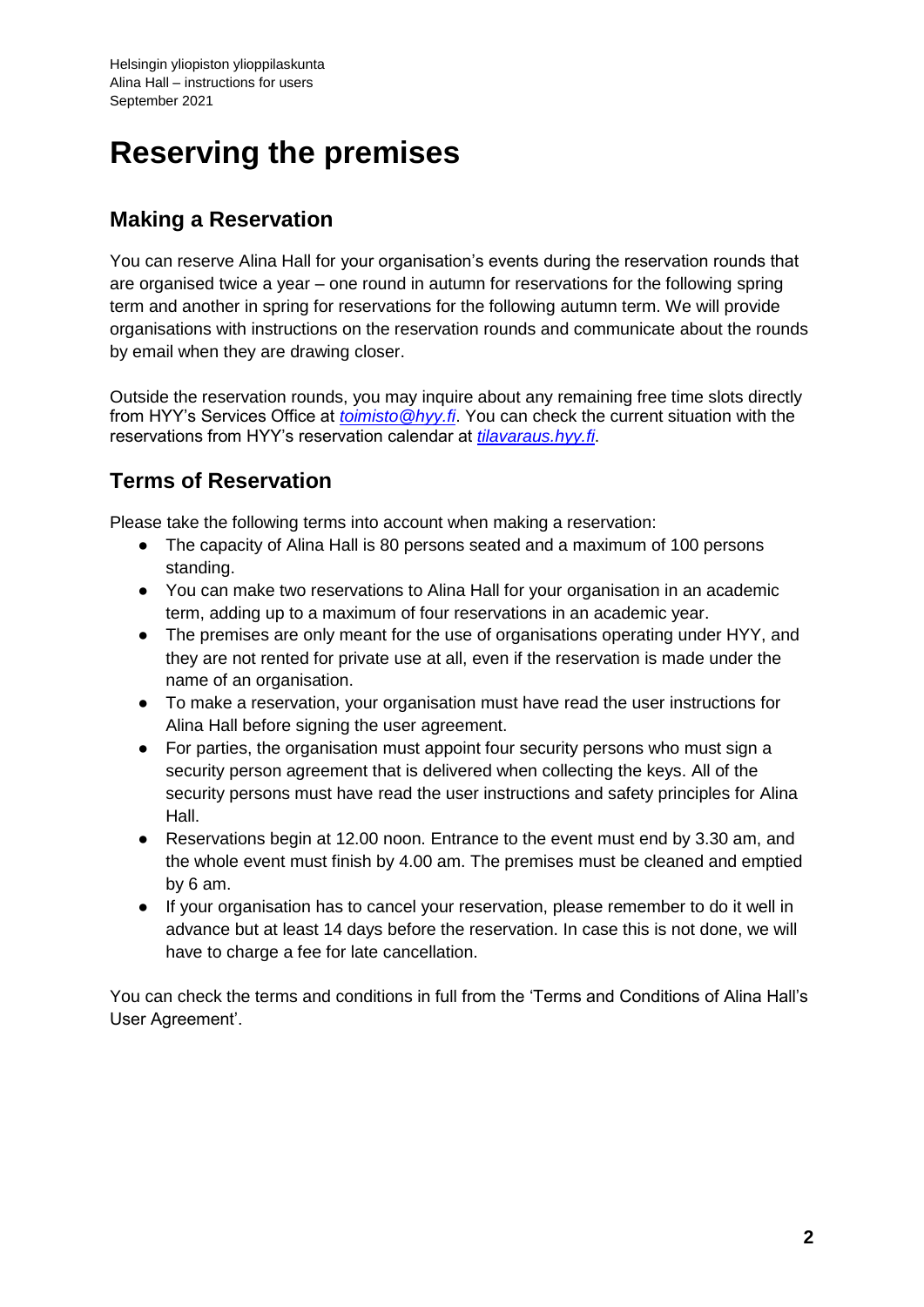# <span id="page-3-0"></span>**Price information**

The fee charged for using Alina Hall is 70 euros. When coming to make your payment, please note that the Services Office **only accepts card payments**.

You have the opportunity of taking a kitchen equipment basket with you at the same time. The basket is returned along with the keys.

If there are any problems with your reservation, we may charge the following fines:

- *Late collection or return of the keys*  35 euros
- *Reservation cancelled under 14 days before the reservation* 70 euros
- *Lost keys*  35 euros
- *Inadequate cleaning or broken items*  the additional fees of hired cleaners or the price of new equipment purchased to replace the broken ones will be charged, with the user deposit also withheld
- *Lost/broken item from the equipment basket*  5 euros/item, except for Fiskars's small knives (15 euros/knife) and large knives (23 euros/knife)

You can read about the possible sanctions and consequences in more detail from the 'Terms and Conditions of Alina Hall's User Agreement'.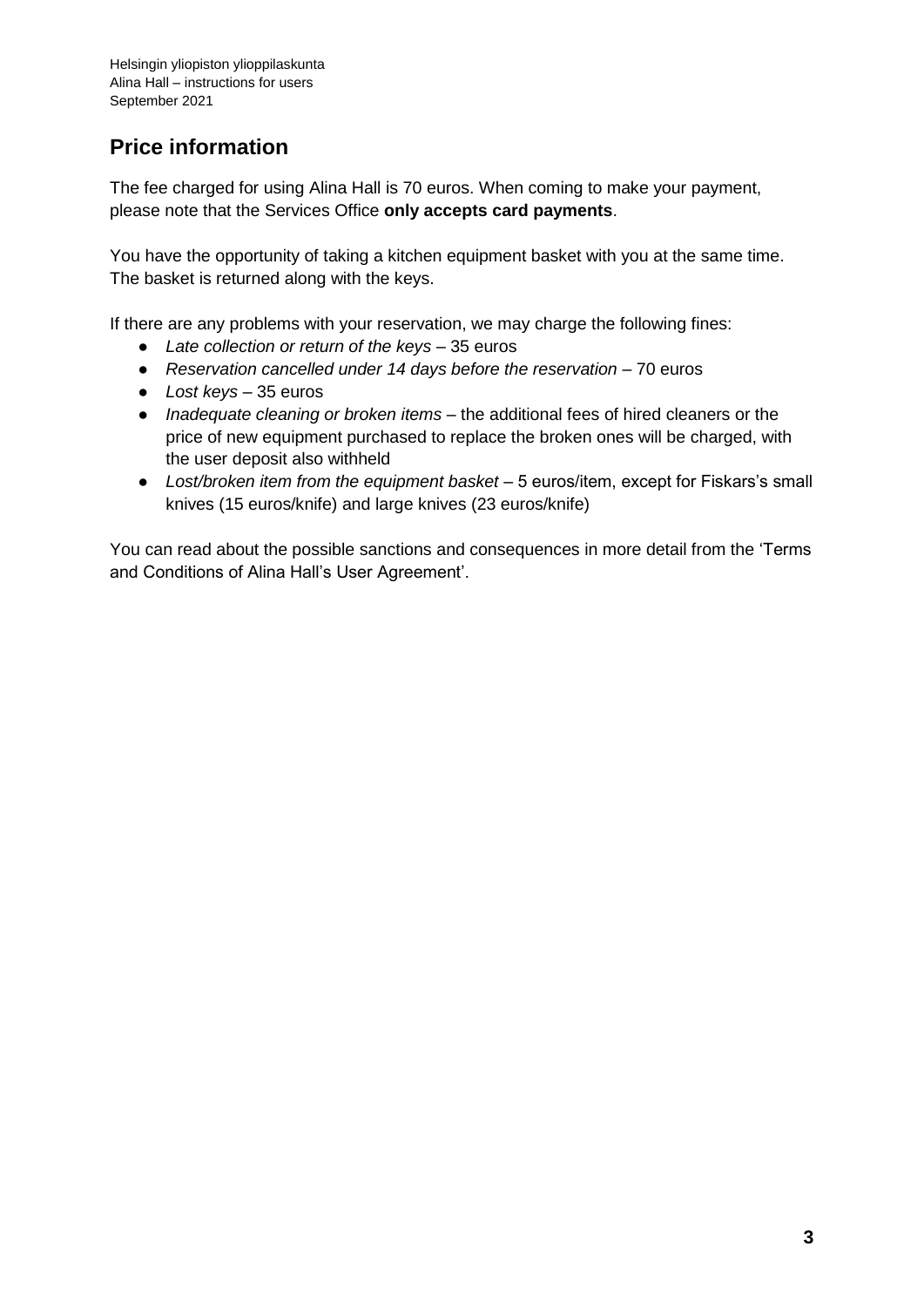# <span id="page-4-0"></span>**Accessibility Information<sup>1</sup>**

Alina Hall is not an accessible space. Access to the hall is through stairs. However, the premises are equipped with a wheelchair, and you can ask for the key for it when collecting the other keys from the Services Office. There is also one accessible toilet on the floor – the other toilets are unisex toilets.

In addition to this, we have a portable induction loop that organisations can borrow for free. The induction loop is an aid meant for users of hearing devices – it wirelessly transfers amplified sound directly to the hearing aid. Using induction loops is fairly simple, so do not hesitate to inform your guests about the possibility. Further information on the induction loops is available at [https://hyy.fi/en/guides/equipment-and-reservations#induction-loop.](https://hyy.fi/en/guides/equipment-and-reservations#induction-loop)

When communicating about your event, the best way to take the needs of different users into account is to inform them about the accessibility information in advance. You can use the following text for this purpose if you like. Remember to also provide contact information that participants can use to ask for additional information, for instance.

*Alina Hall is located on the third floor of the New Student House (at Mannerheimintie 5A). There is no wheelchair-accessible entrance to the premises, as they can only be accessed by stairs. The premises have a wheelchair that can be borrowed as well as the opportunity to use an induction loop. The premises also have an accessible toilet. Theatrical smoke is not used in Alina, but blinking lights may be used. It is possible to bring an assistance or guide dog into the premises.*

1

<sup>1</sup> *Thanks to Condus ry for compiling the accessibility information.*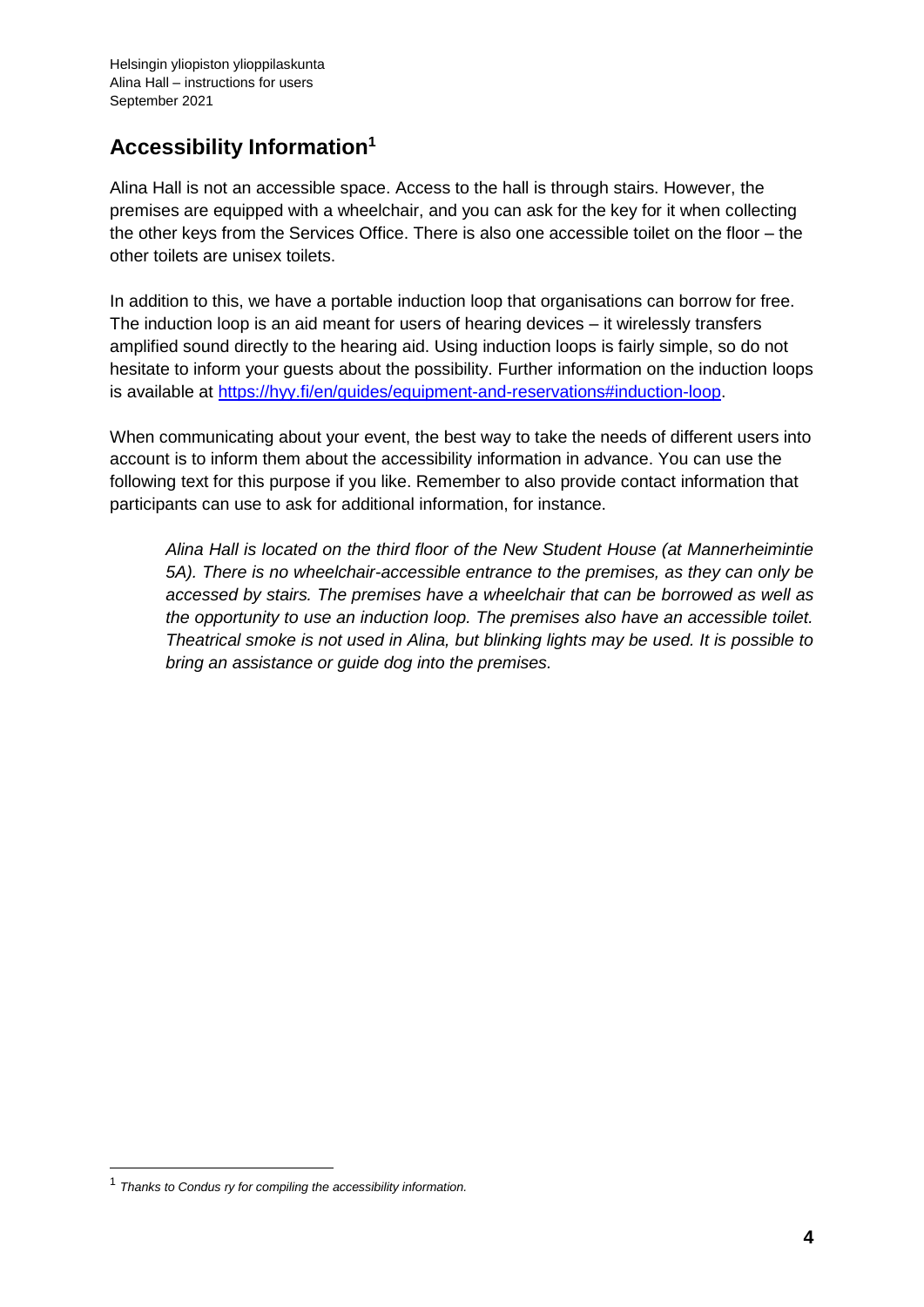# <span id="page-5-0"></span>**Before the Event**

# <span id="page-5-1"></span>**Collecting the Keys**

You can collect the keys to Alina Hall from HYY's Services Office, located on the second floor of Kaivokatu 10 A (temporary premises), during its opening hours – please remember to check the opening hours in advance! For reservations on weekdays, the keys are collected on the same day, whereas for reservations taking place in the weekend or on a public holiday, the keys are picked up on the last weekday before the reservation. You will only be given one key for the reservation, and the key fits not only Alina Hall but also the front door of Staircase A. The way to the waste room goes through the door to Mannerheimintie 3B and a service lift, and the same key fits both of these as well.

When collecting the keys, you will need to pay the user fee and the user deposit, return the security person agreement signed in advance by four security persons and sign the user agreement for the premises. In addition to the keys, you will receive the initial and final inspection forms, a first-aid kit, the security persons' reflective safety vests and, if needed, the kitchen equipment basket and the key to the kitchen cupboard.

You can print out the security person agreement at [https://hyy.fi/en/guides/facilities-and](https://hyy.fi/en/guides/facilities-and-reservations)[reservations.](https://hyy.fi/en/guides/facilities-and-reservations)

## <span id="page-5-2"></span>**Initial Inspection**

Remember to conduct the initial inspection as soon as you arrive at the premises, before starting other arrangements. When doing the inspection, you can use the checklist given to you when collecting the keys. During the initial inspection, your organisation checks the premises and accepts responsibility for them in the state they are in at the time of transfer. At this point, you should also check that the equipment in the premises works in case you will be needing them, as you will still have time to go to the Services Office for advice on using the equipment if the Office is still open.

If you notice anything missing or damages in the premises, please document them. If there are any major faults, please report them to the Services Office right away if the Office is open. In case of smaller faults, mentioning them after the event when you return the keys is enough.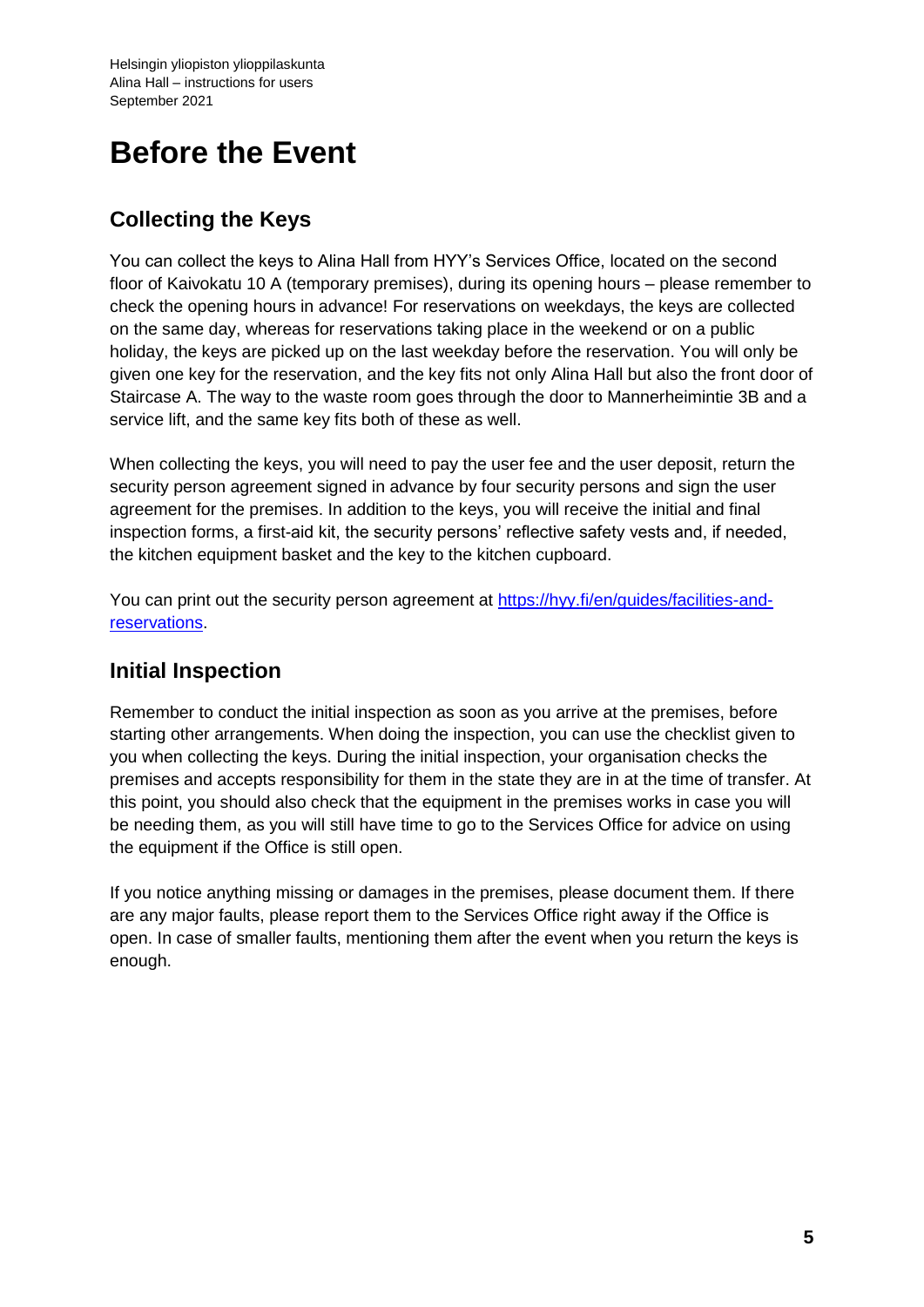# <span id="page-6-0"></span>**During the Event**

## <span id="page-6-1"></span>**Event Safety**

Discrimination of any kind is not tolerated on HYY's premises, and everyone must be able to feel safe. As the organiser, you are responsible for event safety. When planning the event, the organisers should already collectively go over the location of the emergency exits and the first-aid extinguishing equipment on the premises, check for any possible dangerous spots and discuss how to act in possible emergencies and disturbances.

It is recommended that there is at least one person at the event named as someone people can easily contact in case of a disturbance, in addition to the security persons. This person can be one of the security persons, though. The named person should not be intoxicated, and the participants should be able to reach them for the entire duration of the event.

When you collect the keys to Alina Hall, you will be given a first-aid kit. In addition to this, the users of the premises have first-aid extinguishing equipment at their disposal: one fire blanket at the back of the kitchen and two fire extinguishers, one at each end of the lobby.

Emergency exits are marked with green signs. As the organiser, you should ensure that access to the emergency exits is not blocked at any time.

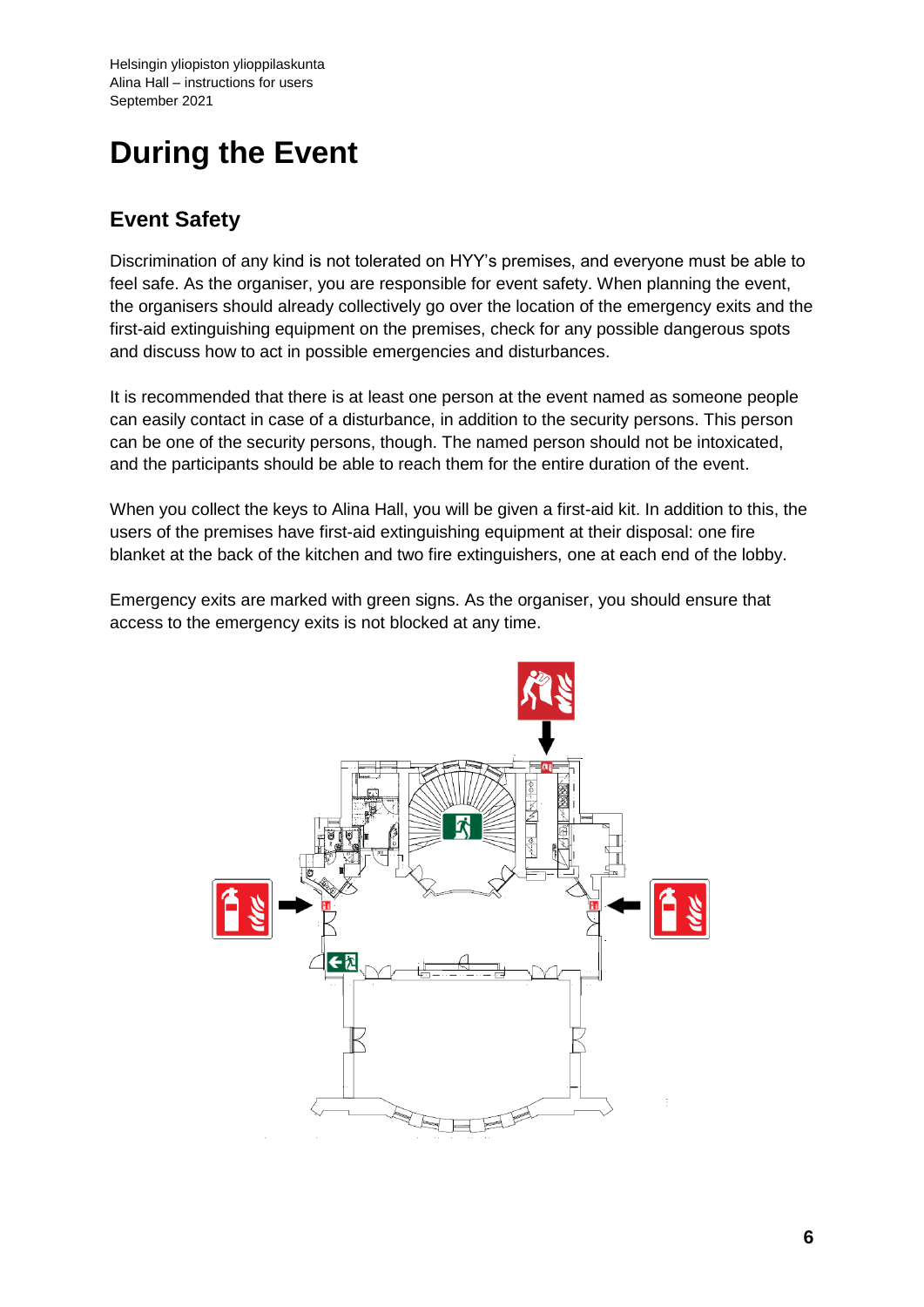# <span id="page-7-0"></span>**Emergencies and Disturbances**

Things do not always go according to plan despite planning and taking precautions. Incidents that may emerge at the event include the following:

- Case of harassment
- Suspicion of drug use or drugging
- Intoxicated minors
- Attack of illness

In emergencies and disturbances, do not hesitate to call in a security guard or call the emergency number to reach the parties relevant to the situation, such as an ambulance, the police or the fire department. The security guard is at your disposal 24/7, and no emergency is too small to ask for help. You can contact the guard in the following cases, for instance:

- The party gets out of hand
- Someone does not agree to leave the premises despite being requested to do so
- The washing machine breaks down
- Any other situation that disturbs the activities

If any material damages, bodily injuries or anything else out of the ordinary takes place during the reservation, you should inform HYY as soon as possible. You should preferably report such incidents to the Services Office when returning the keys or by sending an email to [toimisto@hyy.fi,](mailto:toimisto@hyy.fi) but you can also contact the specialist in organisations or the person in charge of organisations on HYY's Board. The most important thing is that your message gets through. We prefer to hear of any events directly from the organiser rather than through other channels, and a report does not automatically lead to sanctions.

## <span id="page-7-1"></span>**Access Control**

The basic principle in access control is that if people are actively entering and exiting the event, there should be access control at the doors. As the organiser of the event, you should always be aware of who is allowed into the premises. As the New Student House is a private facility, you do not have to let everyone who wants to enter in.

If people still need to enter your event after the front door is locked, good ways of organising the entrance include notifying the participants of a phone number they can call or setting up door guards at the front door. You should not, however, wedge open the front doors or the doors to the staircase. Remember that your reservation only covers Alina Hall and the lobby – the staircase is only meant for getting into the premises, not for hanging out.

The other premises on the 3rd floor of Staircase A in the New Student House are used by the organisations of Kannuklusteri. Please take this into account when using Alina Hall by not obstructing passage to the other premises on the floor.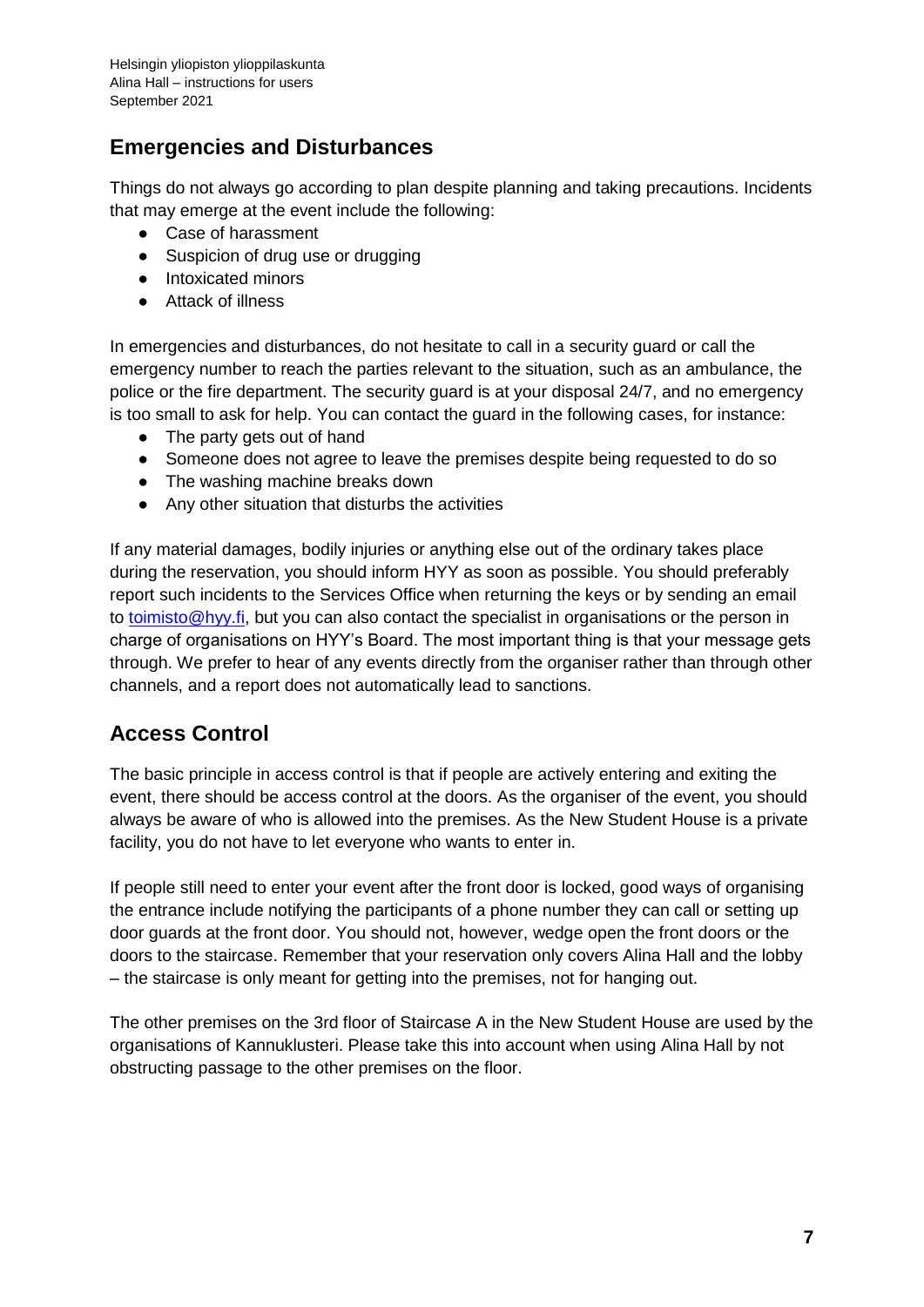# <span id="page-8-0"></span>**Rules on Using the Premises**

- Making an open fire is prohibited, as is the use of smoke machines on the premises.
- Smoking is only allowed in the smoking room, never outdoors.
- Windows may only be kept open when the premises are used remember to close the windows after ventilation.
- Putting anything out through the windows is forbidden.
- Decorations may only be attached to the platforms reserved for the purpose (wooden strips on the walls), and duct tape and packing tape must not be used for this.
- $\bullet$  If an electric device does not work or the fuses blow, do not try to fix this yourself contact either the Services Office or the guard instead.
- Handling the first-aid extinguishing equipment, emergency exits signs, etc. without real danger is prohibited in accordance with the Rescue Act (379/2011).
- Emergency routes must always be kept unobstructed.
- Sort the waste.
- Pour wash water into the toilet.
- Do not stand on tables or chairs.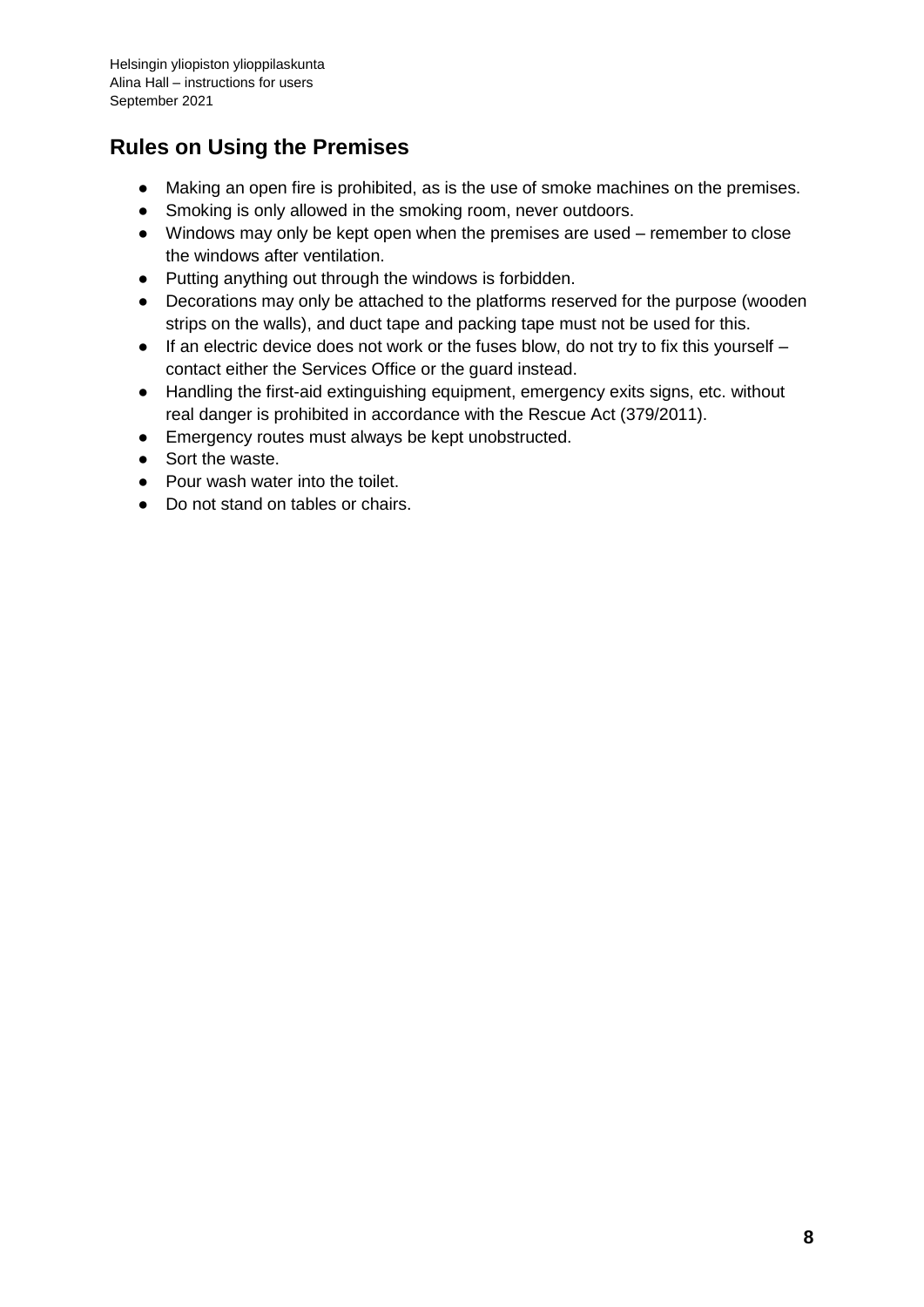# <span id="page-9-0"></span>**Equipment**

#### **Kitchen**

- Two induction stoves (incl. ovens), a coffee maker (compatible with pump thermoses), a water kettle, a heating cabinet, an ultra-fast dishwasher, a fridge, cooling cabinets and a freezer
- By request, you can also get the following:
	- Kitchen cupboard: two saucepots suitable for the induction stove (using these to make rice porridge is forbidden as it will stick to the pot!), two large frying pans suitable for the induction stove, three pump thermoses, four oven trays, two metal bowls, one colander, four chopping boards and a measuring jug
	- Kitchen equipment basket: two cutting knives, a large cutting knife, a peeling knife, two metallic ladles (one with a hole and one without), a deep ladle, a wooden spatula, a plastic spatula with a silicone edge, a whisk, a grater, a food turner, a can opener, a silicone brush, two tea towels and a measuring set

#### **Cleaning closet**

- Entrance through the accessible toilet
- Everything needed for cleaning (mops, dustpans and brushes, cloths, detergents, etc.), but no vacuum cleaner

#### **Hall**

- Tables for an 80-person dinner party
- Chairs for an 80-person dinner party

#### **Hall technology:**

- Sound equipment (instructions for the amplifier in the attachments)
- DJ mixer (Pioneer DJM-600)

Light equipment (light controller **Stairville LED-Commander 16/2**, instructions in the attachments)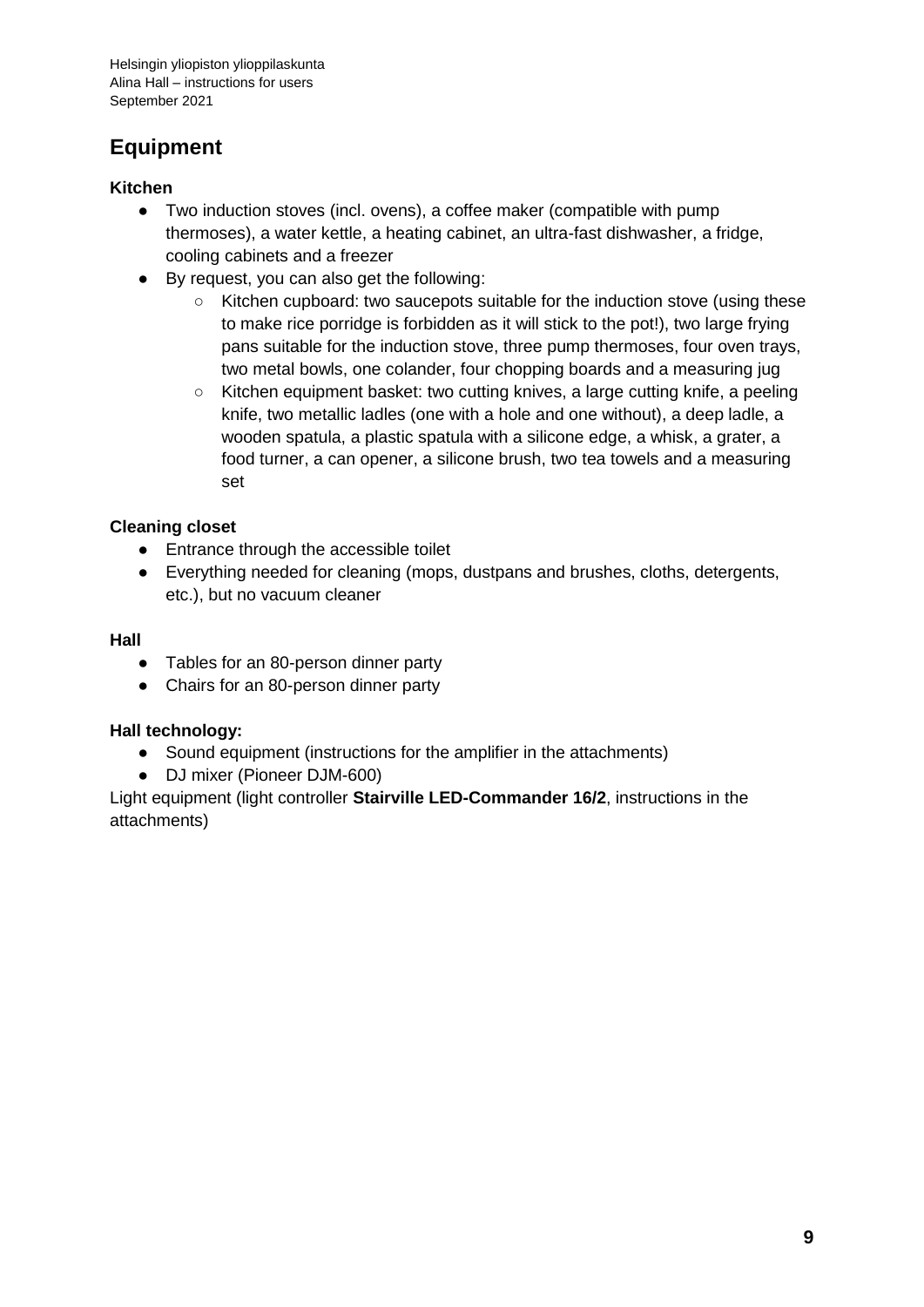# <span id="page-10-0"></span>**After the Event**

Conduct the final inspection of the premises using the inspection form you received when collecting the keys.

# <span id="page-10-1"></span>**Cleaning the Premises**

Alina Hall, the lobby, the kitchen, the smoking room and the stairs should be cleaned by 6.00 am. Do not leave any items into the premises, including the property of HYY's device rental, unless the Organisational Services Office has instructed you otherwise. The cleaning closet is located at the back of the accessible toilet. Further information on the cleaning equipment and the responsibilities related to cleaning is available there.

An important part of the cleanliness of Alina is sorting the waste. There are several containers that can be used for the sorting in the kitchen. The sorting should be done according to the options in the waste room: energy waste, biowaste, glass, metal, cartonboard, paper and plastic. If you are unsure about how to sort the waste correctly, please check the sorting instructions on HSY's website.

Please take care of the following after each event, regardless of its nature:

- All waste is collected, recycled and taken into the correct containers in the cellar. **Biowaste is sorted into the 'HYY Kiinteistöt' container.**
- Tables and chairs are wiped with a damp cloth, the floor is swept and wiped carefully with a damp cloth, and liquid spillage is removed. There is 'Ykä' powder in the cleaning closet for cleaning up vomit.
- Toilet facilities are thoroughly cleaned (surfaces, toilet seats, urinals, sinks)
- Your own decorations and attachments are removed from the walls.
- The kitchen floors, platforms and sinks are wiped, all cupboards are wiped and emptied from your own items. The power on the fridges is left on. Stoves, ovens and any other kitchen equipment you have used are wiped and cleaned.
- The dishwasher is cleaned and emptied of water and its taps are closed. You should not remove any pipes or hoses, etc. from the machine. The drain hose and grate should be removed and hung out to dry, though.
- The staircase area is cleaned from trash, bottles, glass shards, sticky smudges, etc.
- The cleaning equipment is taken back to its place after cleaning, the cleaning cloths and mops are rinsed thoroughly and hung out to dry.
- If there is anything out of order with the cleaning equipment, please inform the Services Office when returning the keys.
- The lights are turned off and the doors to the premises and staircases locked.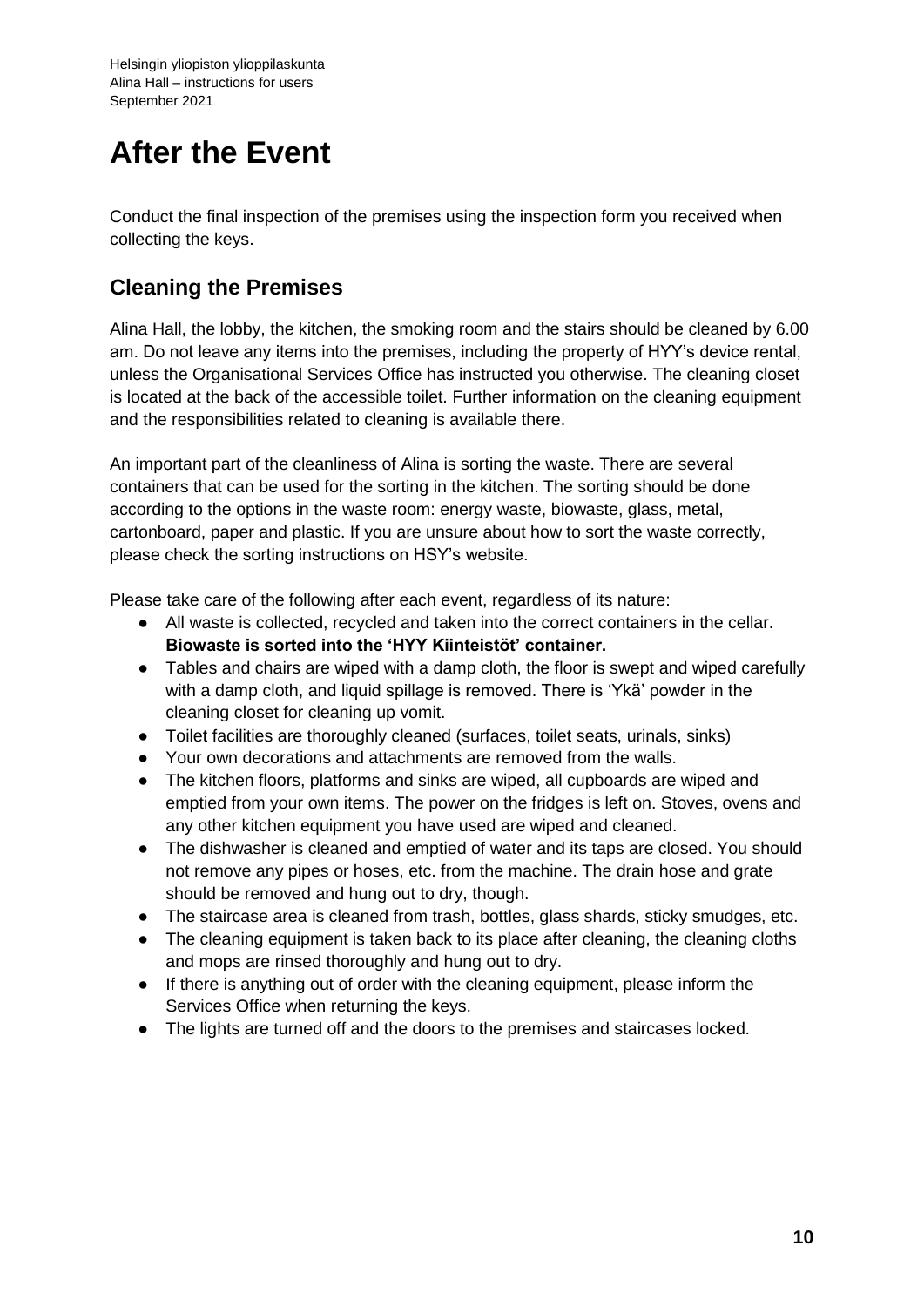## <span id="page-11-0"></span>**Lost Property**

Please take any items left in the hall and lobby with you after cleaning the premises and try to find their rightful owners. If needed, you can also deliver any valuables to the Services Office or the police.

# <span id="page-11-1"></span>**After the Reservation**

Return the completed inspection form together with the keys, reflective safety vests and firstaid kit to the Services Office during its opening hours on the following weekday. Remember to also return any items you have borrowed, such as the kitchen equipment basket.

When returning the keys, please inform us about any possible damages or faults you have noticed, such as broken furniture, missing kitchen equipment or a clogged sewer. Feedback for improving the service is also always welcome.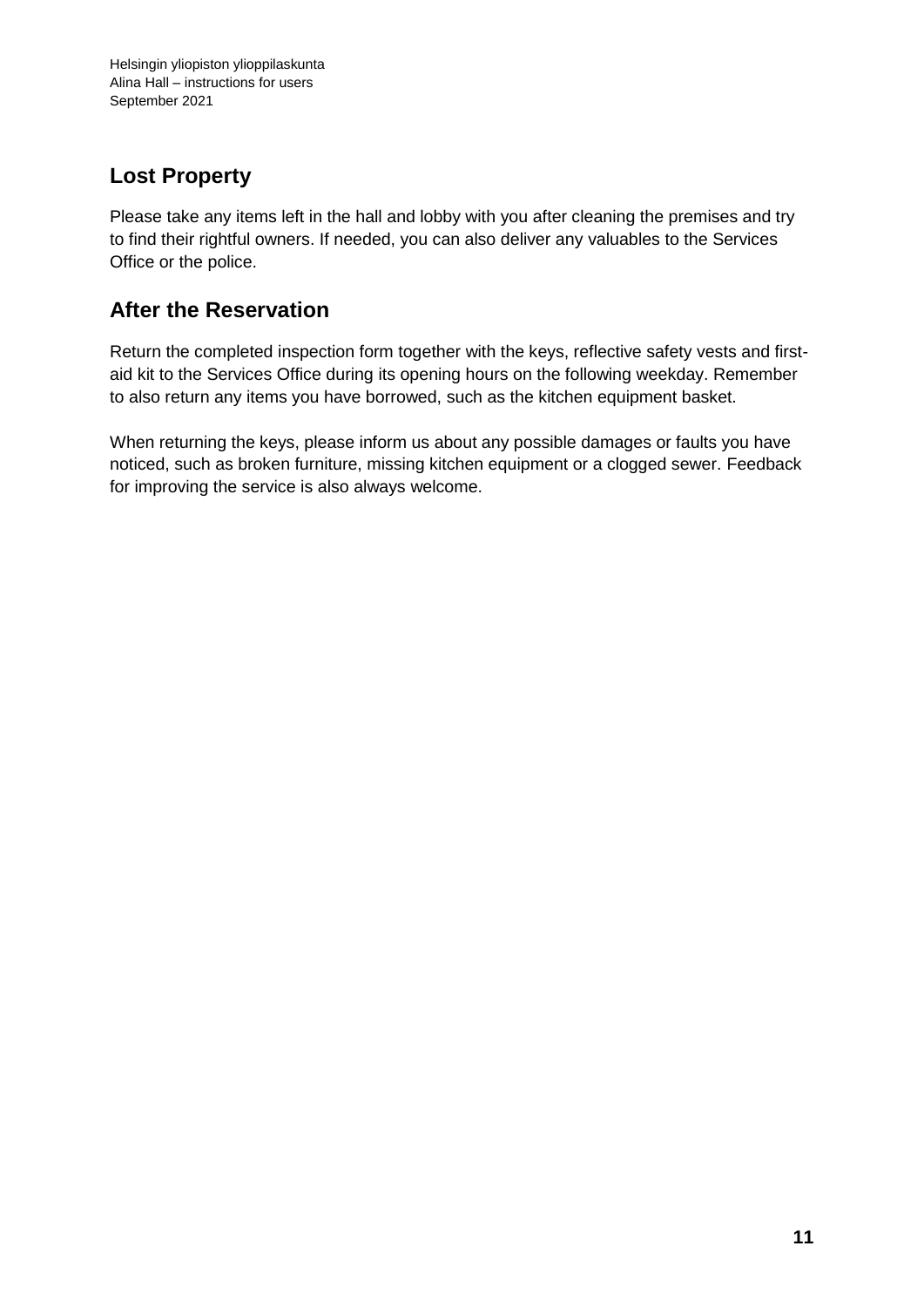# <span id="page-12-0"></span>**Contact Information**

## **Address**

Alina: Mannerheimintie 5A, 3rd floor, 00100 Helsinki *(New Student House)* Services Office (temporary premises): Kaivokatu 10 A, 2nd floor, 00100 Helsinki (by the tram stop)

# **Fault Reports**

HYY's Organisational Services Office Office Secretary Tiina Petäjä: 050 551 6145, *[toimisto@hyy.fi](mailto:toimisto@hyy.fi)*

Opening hours (check online for exceptions)

Mon 10.00 am–4.00 pm Tue–Fri 10.00 am–3.00 pm

## **Disturbances and other acute problems**

Securitas Oy's guards

- Daytime, 7.00 am–4.00 pm: 040 585 0791
- Evenings/nighttime, 4.00 pm–7.00 am: 040 581 7574

## **General emergency number**

112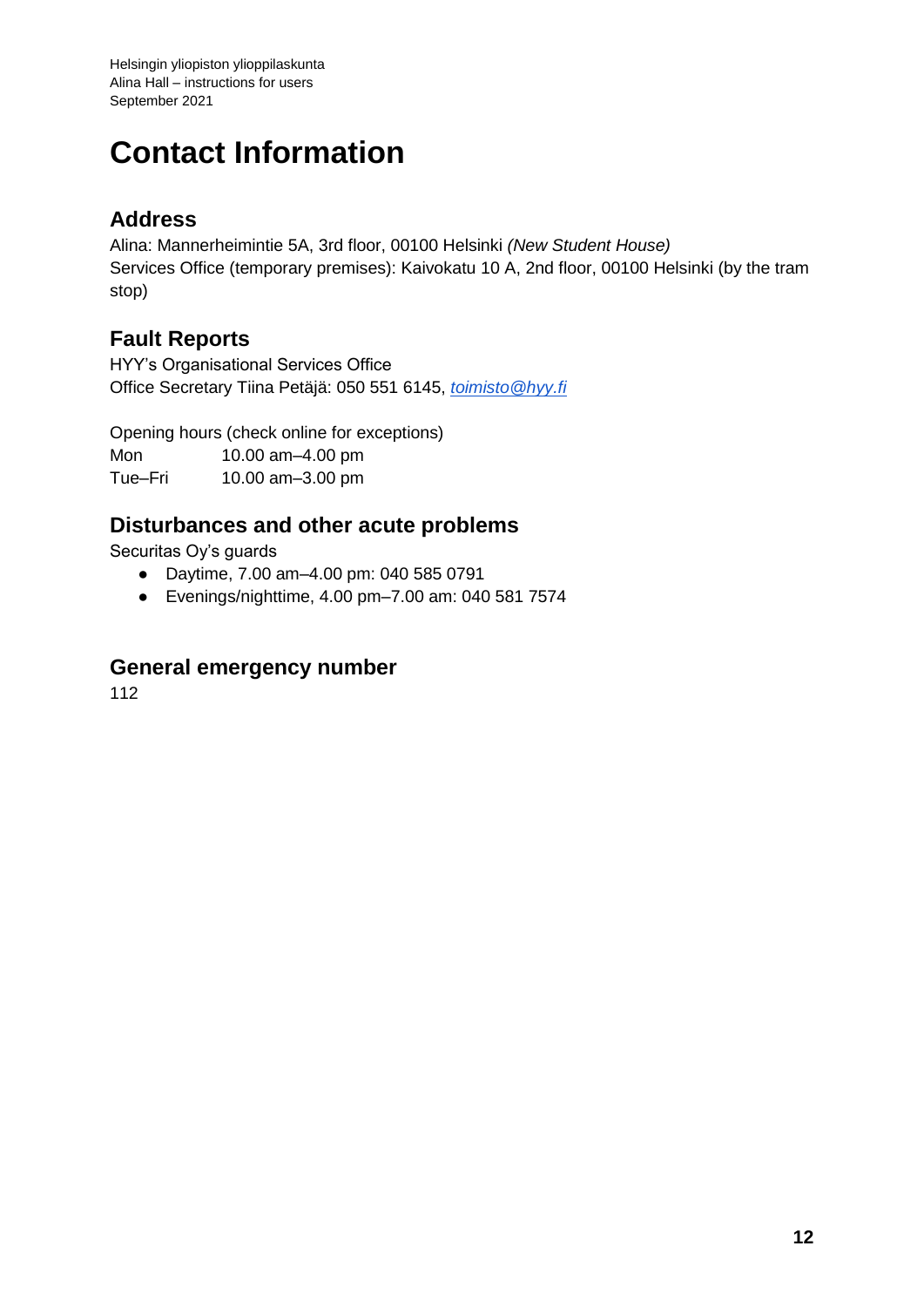# <span id="page-13-0"></span>**Attachments**

# <span id="page-13-1"></span>**User Instructions for Light and Sound Equipment**

The AV equipment is at the end of the hall, on top of a table equipped with wheels. The cables should not be disconnected unless absolutely necessary – and even then, they should be plugged back in afterwards for the next user. You might know how to use them, but the next user might not.

#### <span id="page-13-2"></span>**Basic Use of the QSC GX3 Amplifier**

- 1. Check that the VOLUME controls are in zero position for both channels. Check that the amplifier's POWER button is OFF.
- 2. Plug the AUX cable in to the sound source, but do not turn on the music yet.
- 3. Turn on the amplifier by turning the POWER button ON.
- 4. Turn on the music from your sound source.
- 5. Raise the volume slowly from the VOLUME controls.

If the amplifier does not turn on:

- Check that the black power cable attached to the back panel of the amplifier is connected to the extension cord.
- Check that the extension cord is plugged in to an electrical socket.

If there is no sound even though the amplifier is on and the instructions above have been followed:

● Check that the cable you plugged in to the sound source is attached to the speaker's back panel.

If high-pitched sounds only come from one speaker and low-pitched sounds from the other:

• Check that the switch on the speaker's back panel is in FULL RANGE position and not on CROSSOVER.

#### <span id="page-13-3"></span>**Basic Use of the Stairville LED Commander 16/2 Light Controller**

- 1. Turn on the power from the left side of the back panel.
- 2. Turn the colour lights on and spinning by clicking the FULL ON button, for instance.
- 3. You can change programmes using the keys, while FULL ON returns the lights to the default programme.

If the controller's power does not turn on:

- Check that the black power cord attached to the back panel of the light controller is plugged in to the extension cord.
- Check that the extension cord is plugged in to an electrical socket.

If the lights do not turn on even though the light controller is on and the instructions above have been followed: